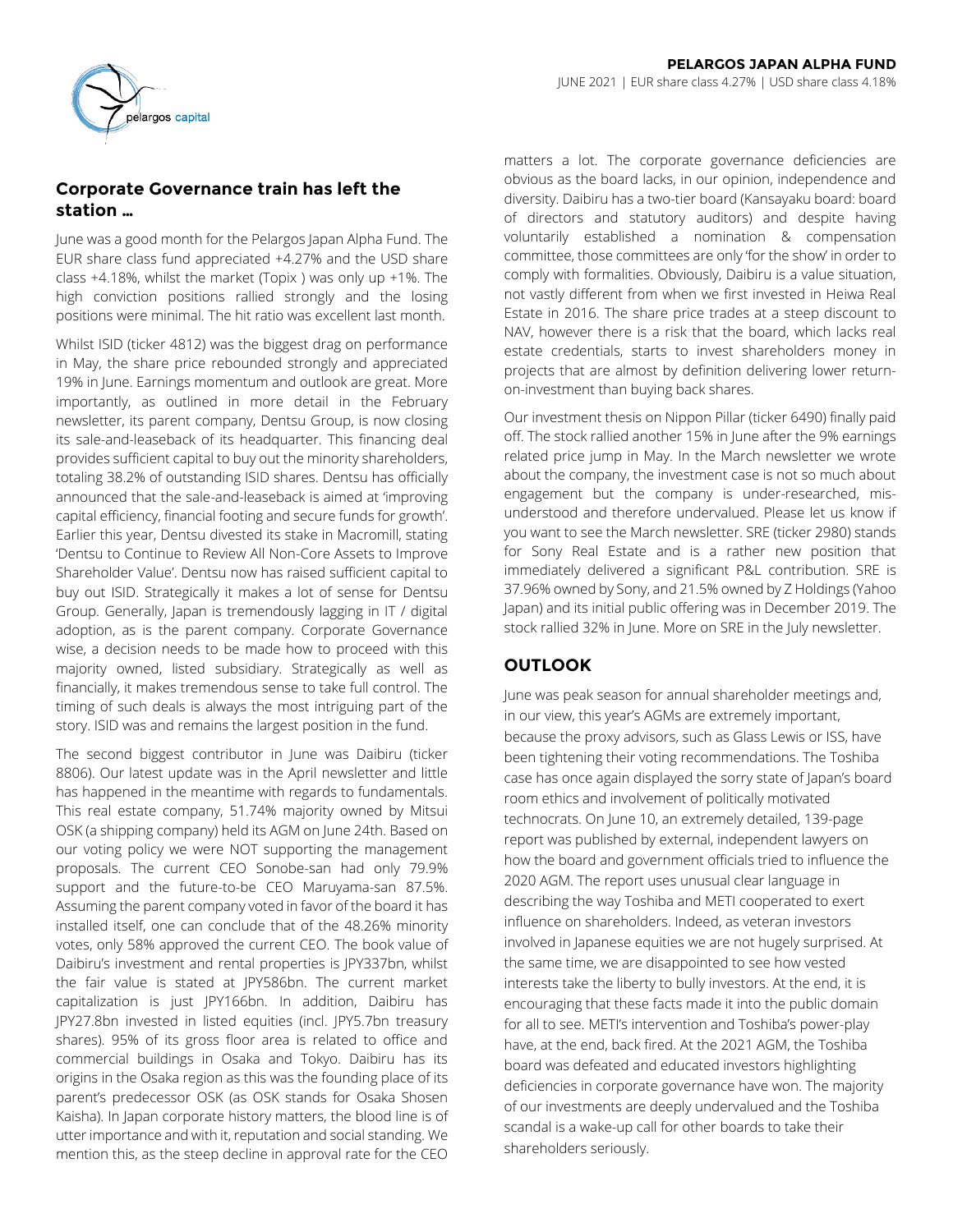

## **PELARGOS JAPAN ALPHA FUND**

JUNE 2021 | EUR share class 4.27% | USD share class 4.18%

## **FUND CHARTS AND FACTS**



### **TOP 5 GROSS POSITIONS**

| apan Strategy - MSCI Japan       |                | <b>RISK STATIS</b>    |
|----------------------------------|----------------|-----------------------|
|                                  |                | Net Exposure          |
| <b>TOP 5 GROSS POSITIONS</b>     |                | Gross Exposu          |
| CANADIAN SOLAR INFRASTRUCTURE    |                | Volatility (ex-ar     |
| <b>DAIBIRU</b>                   | 01             | Beta (ex-ante)        |
| <b>INFO SERVICES INTL DENTSU</b> |                | Sharpe Ratio          |
| <b>FUIITEC</b>                   | 0 <sub>1</sub> | Sortino Ratio         |
| TAKARA LEBEN INFRASTRUCTURE      |                | <b>Sterling Ratio</b> |
|                                  |                | Max Drawdow           |
|                                  |                |                       |

### **TOP 5 MOVERS**

|                           | Max Drawdown (monthly)               | 13.5%                         |  |               |               |       |  |
|---------------------------|--------------------------------------|-------------------------------|--|---------------|---------------|-------|--|
| <b>TOP 5 MOVERS</b>       | Annualized Return                    |                               |  |               | 3.69%         |       |  |
| INFO SERVICES INTL DENTSU | 1.30%                                |                               |  |               |               |       |  |
| <b>DAIBIRU</b>            | <b>SECTOR EXPOSURES (IN PERCENT)</b> |                               |  |               |               |       |  |
| <b>SRE HOLDINGS</b>       | 0.68%                                |                               |  | Long<br>Short |               | Gross |  |
| <b>TOYOTA MOTOR</b>       | 0.62%                                |                               |  |               | $\frac{1}{2}$ |       |  |
| SECOM JOSHINETSU          | 0.43%                                | <b>Consumer Discretionary</b> |  | $4 - 15 - 11$ |               | 19    |  |
|                           |                                      | Consumer Staples              |  | -9            | -6            | 12    |  |
|                           |                                      |                               |  |               |               |       |  |

| DAITO TRUST CONSTRUCTION | $-0.12%$  | Financials             | 4 - 3          |      |
|--------------------------|-----------|------------------------|----------------|------|
| <b>NIFCO</b>             | $-0.11\%$ | Health Care            | $1 - 9 - 8 11$ |      |
| ROLAND CORP              | $-0.09%$  | Industrials            | 34 -15 20 49   |      |
| AEON CO                  | $-0.09\%$ | Information Technology | 29 -10 19 39   |      |
| KAIZEN PLATFORM          | $-0.07\%$ | <b>Materials</b>       |                | 2 11 |

#### **FUND PERFORMANCE\* GENERAL STATISTICS**

|                                                          | 11511''         | $FIR^{\pi}$ | % Return long dook  |
|----------------------------------------------------------|-----------------|-------------|---------------------|
| Month to date performance                                | 4.18%           | 4.27%       | % Return short book |
| Year to date performance                                 | 5.57%           | 5.53%       | # Long stocks       |
| Inception to date performance                            | 15.55%          | 66.48%      | # Short stocks      |
| *based on share class B EUR, ^based on share class C USD | % Long stocks 1 |             |                     |

#### **FUND FACTS\***

| Fund size in mln EUR | 147.26 | Turnover as % NAV |
|----------------------|--------|-------------------|
| Fund size in mln USD | 174 58 | 250%              |
| Firm size in mln FUR | 18035  | 200%              |
| Firm size in mln USD | 21381  | 150%              |

#### **RISK STATISTICS**

| Firm size in mln FUR                      | 180.35  |
|-------------------------------------------|---------|
| Firm size in mln USD                      | 213.81  |
|                                           |         |
| <b>RISK STATISTICS</b>                    |         |
| Net Exposure                              | 73%     |
| Gross Exposure                            | 171%    |
| Volatility (ex-ante; 3 months daily data) | 6%      |
| Beta (ex-ante)                            | $-0.03$ |
| Sharpe Ratio                              | 0.52    |
| Sortino Ratio                             | 1.17    |
| <b>Sterling Ratio</b>                     | 0.27    |
| Max Drawdown (monthly)                    | 13.5%   |
| Annualized Return                         | 3.69%   |

### **SECTOR EXPOSURES (IN PERCENT)**

| <b>TOP 5 MOVERS</b>             |          | Annualized Return                    |      |            |               | 3.69% |  |  |
|---------------------------------|----------|--------------------------------------|------|------------|---------------|-------|--|--|
| INFO SERVICES INTL DENTSU       | 1.30%    |                                      |      |            |               |       |  |  |
| <b>DAIBIRU</b>                  | 0.97%    | <b>SECTOR EXPOSURES (IN PERCENT)</b> |      |            |               |       |  |  |
| <b>SRE HOLDINGS</b>             | 0.68%    |                                      | suo- | Short      |               | Gross |  |  |
| TOYOTA MOTOR                    | 0.62%    |                                      |      |            | Net           |       |  |  |
| <b>SECOM JOSHINETSU</b>         | 0.43%    | Consumer Discretionary               |      | $4 - 15$   | $-11$         | 19    |  |  |
|                                 |          | Consumer Staples                     |      | $-9$       | -6            | 12    |  |  |
| <b>TOP 5 SHAKERS</b>            |          | Energy                               | 16   | $\bigcirc$ | 16            | 16    |  |  |
| <b>DAITO TRUST CONSTRUCTION</b> | $-0.12%$ | Financials                           | 4    | $-3$       | $\Omega$      | 7     |  |  |
| NIFCO                           | $-0.11%$ | Health Care                          |      | $-9$       | $-8$          | 11    |  |  |
| ROLAND CORP                     | $-0.09%$ | Industrials                          | 34   | $-15$      | 20            | 49    |  |  |
| AEON CO                         | $-0.09%$ | Information Technology               | 29   | $-10$      | 19            | 39    |  |  |
| KAIZEN PLATFORM                 | $-0.07%$ | Materials                            |      | $-4$       | $\mathcal{P}$ |       |  |  |
|                                 |          | Real Estate                          | 19   | $-3$       | 16            | 23    |  |  |
|                                 |          | <b>Communication Services</b>        | 5    | -8         | $-3$          | 12    |  |  |
|                                 |          | Utilities                            | 0    | $-2$       | $-2$          | 2     |  |  |
|                                 |          |                                      |      |            |               |       |  |  |

|             |                            | <b>GENERAL STATISTICS</b>                   |                                  |
|-------------|----------------------------|---------------------------------------------|----------------------------------|
| <b>USDA</b> | $FIR*$                     | % Return long book                          | 8.26%                            |
| 4.18%       | 4.27%                      | % Return short book                         | 5.84%                            |
| 5.57%       | 5.53%                      | # Long stocks                               | 68                               |
| 15.55%      | 66.48%                     | # Short stocks                              | 13                               |
|             | l on share class C USD     | % Long stocks 1                             | 75%                              |
|             |                            | % Short stocks 1                            | 85%                              |
|             |                            | # Up days / Down days                       | 15/6                             |
|             | 147.26                     | Turnover as % NAV                           | 68%                              |
|             | 174.58<br>180.35<br>213.81 | 250%<br>200%<br>150%<br>100%<br>50%         | 100%<br>80%<br>60%<br>40%<br>20% |
|             | 73%                        | 0%<br>$-50%$                                | 0%<br>$-20%$                     |
|             | 171%                       | $-100%$                                     | $-40%$                           |
| data)       | 6%                         | $-150%$                                     | $-60%$                           |
|             | $-0.03$                    | un 2018 c 2018 or 2019 a 2019 c 2020 m202   |                                  |
|             | 0.52                       |                                             |                                  |
|             | 1.17                       |                                             |                                  |
|             | 0.27                       | Long Exposure <b>Company</b> Short Exposure |                                  |
|             | 13.5%                      | Gross Exposure - Net Exposure               |                                  |